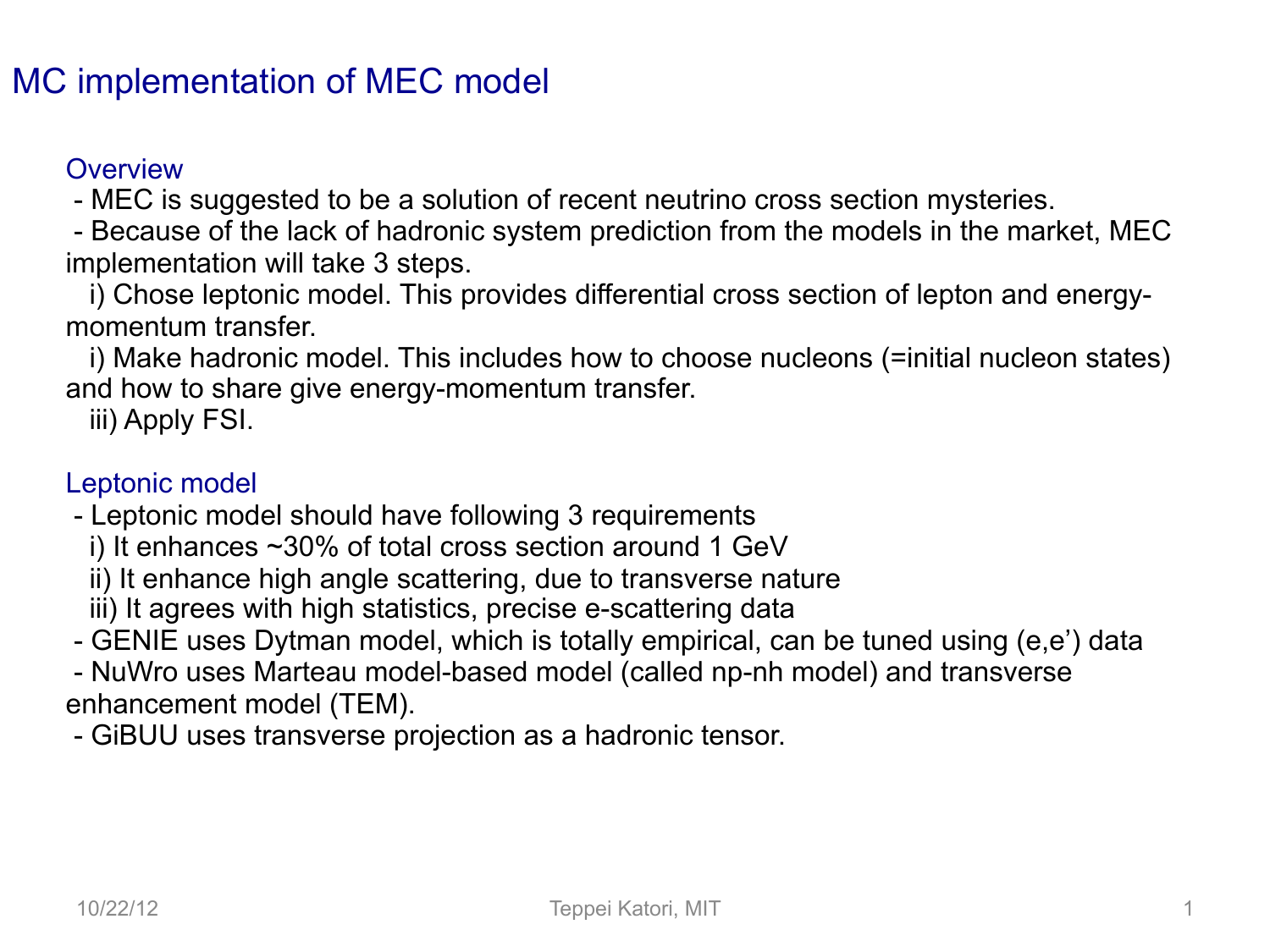## MC implementation of MEC model

#### Hadronic model

- Since hadronic system is not provided by any papers, we need to make it.

 - GENIE and NuWro use nuclear cluster model. 2 nucleons are chosen from Fermi sea, then 2 nucleons and energy-momentum vector make CM system, and isotropic decay of this system provide 2 nucleon emission.

 - GiBUU choose 2 nucleon from Fermi sea, but same location. But cross section is weighted based on phase space density (usually GiBUU manner).

#### Some remarks

 - Leptonic models also predict hadronic system in some sense, because energymomentum transfer is controlled by leptonic model

 - Final state particles may shed the light. For example, it is hard to make 1 nucleon final state if interaction type is MEC (other ward, there is no CCQE xs enhancement if there is only one nucleon)

#### **Discussions**

 - To predict correct phenomena, we need lots of input for hadronic system, including how to choose initial nucleon momentums, how to share energy-momentum transfer, what kind of pair is abundant, where 2 nucleons locate, etc.

 - These inputs are crucial, because prediction (=final state particles and their kinematics) depends a lot on model.